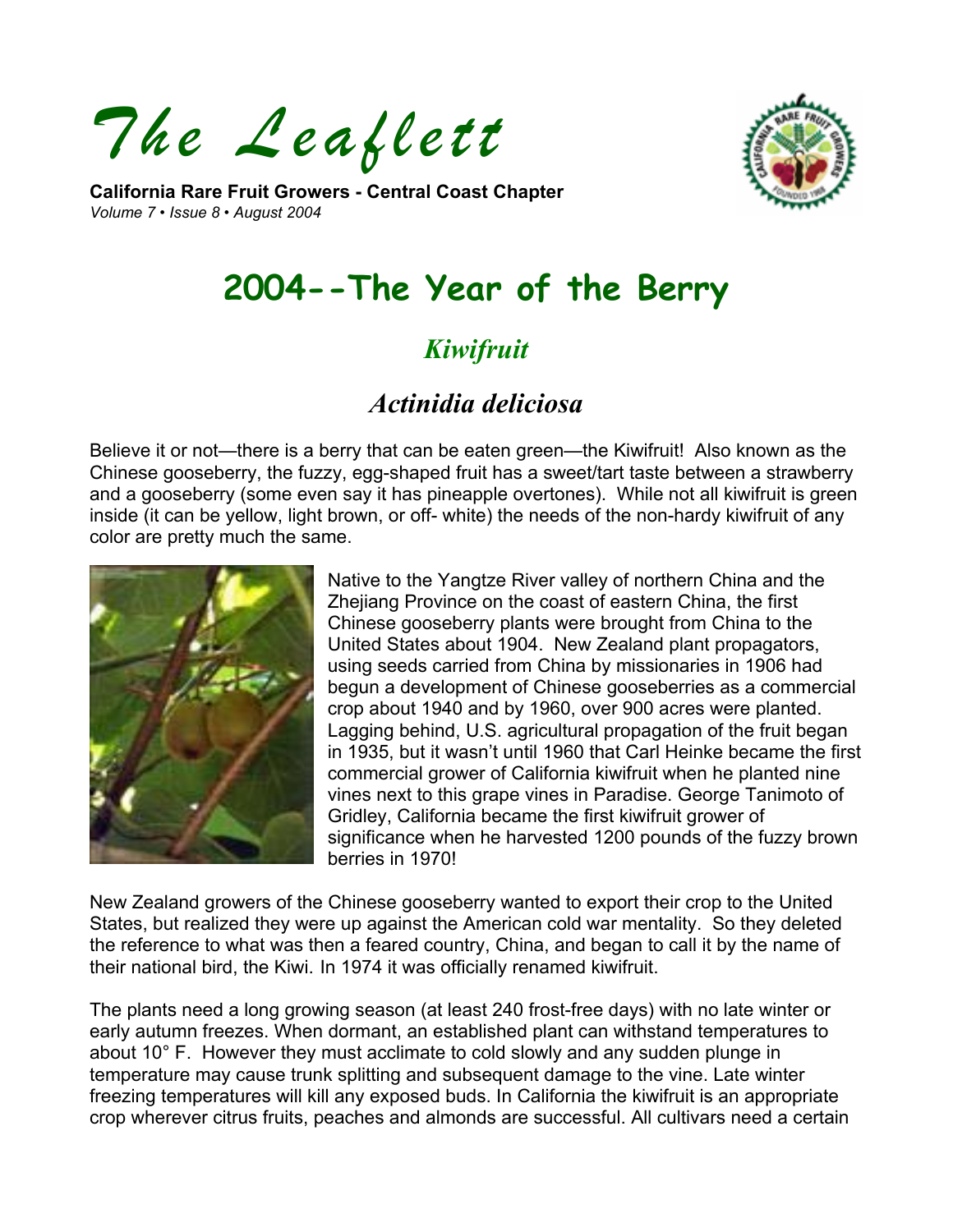period of winter chilling. For our area, cultivars such as Elmwood, Dexter, Abbott, or Vincent are suitable. In very mild winter areas the vines may retain their leaves and fail to flower the following season. Kiwi vines can also be successfully grown in large containers.

Kiwifruit will tolerate part shade but prefer a sunny location where they can ramble across a trellising system. The vines should be protected from strong winds. Kiwifruit prefer somewhat acid (pH 5 - 6.5), well-drained soils that are rich in organic matter. The leaves may show nitrogen deficiency if the soil is too basic and they do not tolerate salty soils. At least one male plant (which doesn't produce fruit) is needed for pollination of every five or so female plants.

The plants need large volumes of water during the entire growing season but must also have well-drained soil. **Watering regularly in the heat of the summer is a must**. Never allow a plant to undergo drought stress. At least one male plant (which doesn't produce fruit) is needed for pollination of every five or so female plants.

Although relatively pest free, the kiwifruit has one attribute that can be a problem. The trunks have a catnip-like aroma which cats love to rub against! When plants are small, cats can rub off any new shoots which emerge in the spring. Garden snails can also devastate younger plantings.

Kiwifruit is great to eat right from its skin—just cut in half and scoop out the luscious filling with a spoon. It has more vitamin C than an orange, has high fiber, no cholesterol, trace elements not found in other fruits, and only 100 calories per fruit.

#### **Kiwifruit Muffins**

| 1 cup milk                   | 2 cups flour                        |
|------------------------------|-------------------------------------|
| 1 egg                        | 2 cups flour                        |
| 1/4 cup oil                  | 1/3 cup sugar                       |
| 3 teaspoons baking powder    | 3/4 teaspoon salt                   |
| 1/4 teaspoon ground cinnamon | 2/3 cup pared and chopped kiwifruit |

Beat together milk, egg and oil. Combine remaining ingredients except kiwifruit; stir in milk mixture until flour is moistened. Divide half of batter into 12 greased muffin cups; spoon kiwifruit over batter. Top with remaining batter. Bake at 400 degrees about 20 minutes or until golden brown. Serve hot.

#### August Meeting

The weather couldn't have been nicer for our August meeting held at Hearst Castle in San Simeon. We assembled (more or less) by the flagpole at the Visitor Center, before moving to another area where our co-chair, Roger Eberhardt, welcomed us and introduced special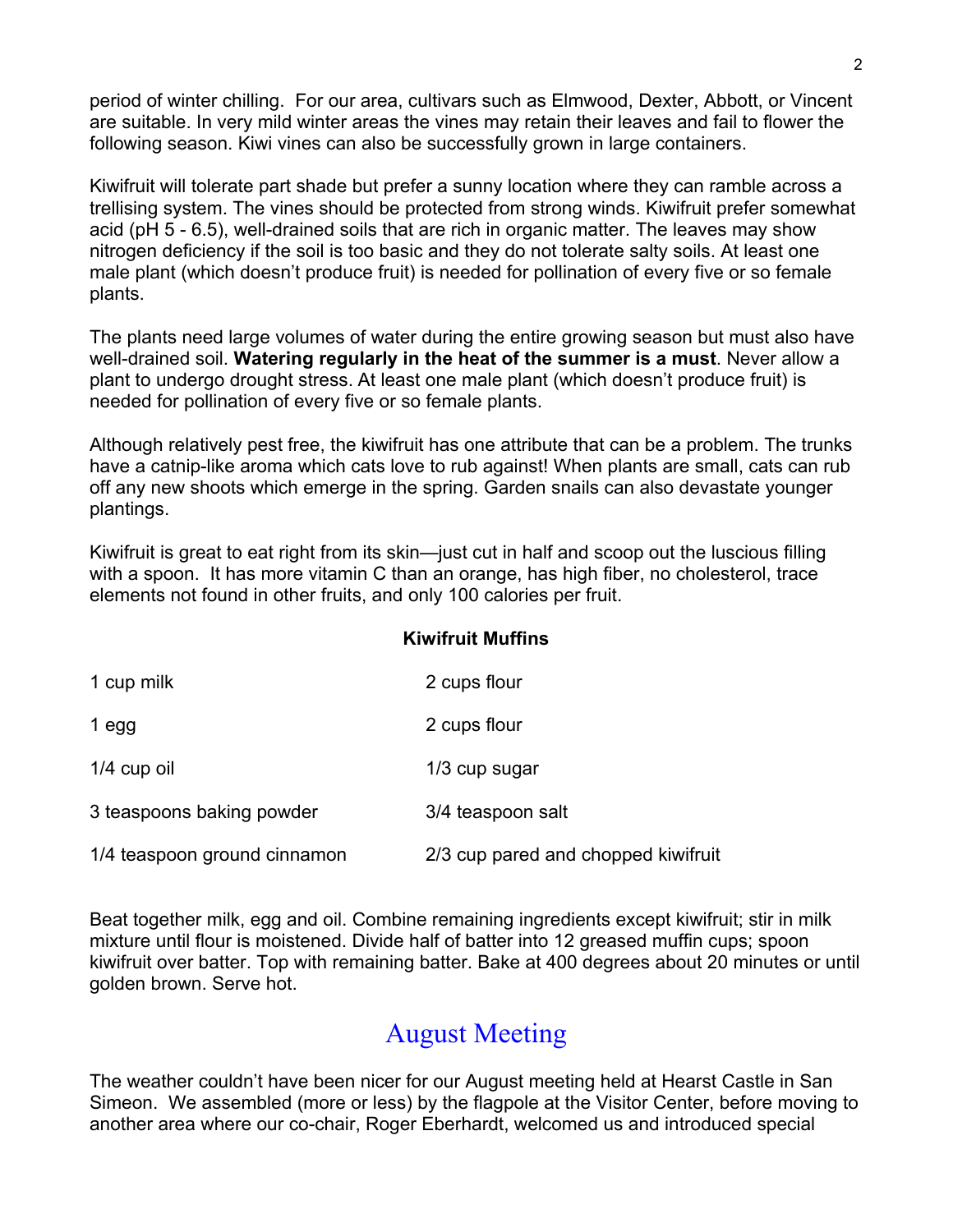guests. He briefly talked about our next gatherings (Fruit Tasting on September 4 and our regular monthly meeting to be on September 11 at Bob and Janet Tullock's in Paso Robles). He introduced Bob Gordon, president of the State Garden Clubs of California, who was instrumental in coordinating our tour of the Hearst Castle gardens.

Roger introduced Kim, our Hearst Castle liaison, and gave her a CRFG hat. Then came the exciting part—at least from our point of view when Roger and Dick Pottratz, our treasurer, presented Kim with a facsimile check for \$1750 to go toward the restoration of the Hearst Castle gardens. The amount will be matched by the State Garden Clubs of California!

After hearing a bit about Hearst Castle and its gardens from Kim, we got our free movie tickets for a post-tour movie at the Visitor's Center from Joe Sabol, and headed for the buses!

Once up the hill, our Tour 1 Guide, John Fixler, gave us a brief talk about the gardens and the needed restoration. The citrus orchard near the "house" was planted in 1941, but the war years



were hard on the citrus trees and they all died out. It wasn't until last year (2003) that money was made available to replant the trees around the Castle. Hearst originally had planted 14 varieties of citrus trees, but five of those are no longer available! The new trees are doing quite well.

William Randolph Hearst, the original builder of Hearst Castle, didn't even begin his massive development of the land until 1919 at the age of 56! His parents hadn't wanted to give him the property, which they had owned since mid-1800, because they were afraid he'd spend too much money there! They certainly knew their son!

While the house itself is a work of art, the attention Hearst gave to the garden is what I find truly amazing. He even planned what annuals were to be planted in the flower beds! The grounds, covering about 30 acres, were at the top of a rocky ridge and Hearst had topsoil hauled in to cover it to a depth of five feet! None of the native oaks were destroyed in the building process, either. All fertilizer used both then and now is 100 per cent organic.

One special part of our tour, which the "general public" does not see, was walking down the hill to look at the beginning of the restoration of the green houses. Originally, there were about five Lord and Burnham Greenhouses imported from England. One of them was dedicated to orchids, another to growing seedlings for the flower gardens. By the time the State of California was given the estate (the house and 127 acres) in 1958, the green houses were in complete disrepair. One of the green houses is nearing completion of its restoration at the astronomical cost of **One Million Dollars**! According to National Park Service guidelines, nothing in an historical monument can be restored unless it is with the same type of material as used in the original. Need I say more?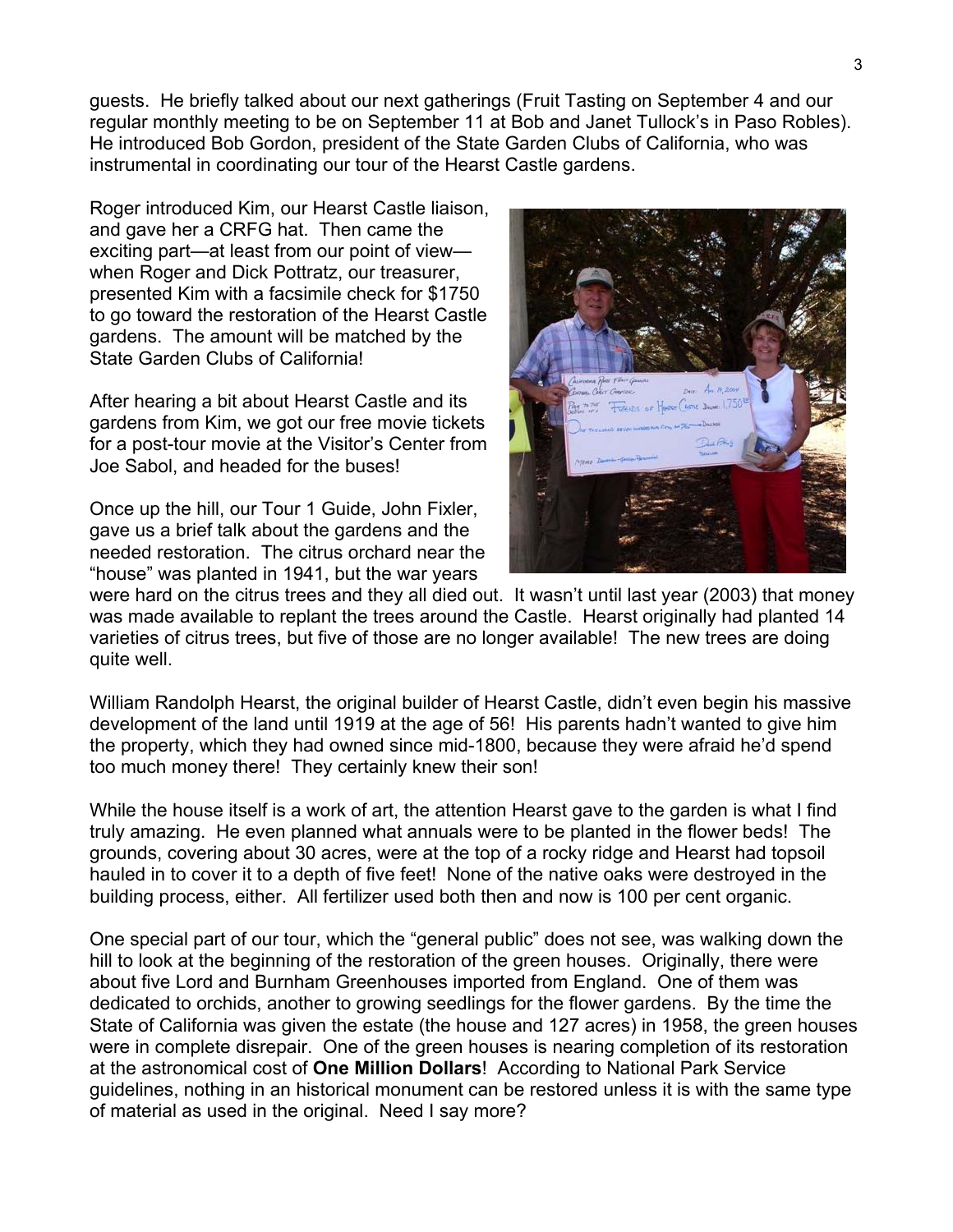We ended our tour at the beautiful indoor swimming pool where no one liked to swim, but where everyone liked to "meet."

## **CRFG/Cal Poly Orchard Update**

Go and eat! Please be sure to make comments on the date of your visit, the type of fruit you tried, and your opinion of it! There is a sheet just for that information on the kiosk inside the fence. Don't forget to check if the Richard Shimamoto Memorial Japanese maple tree needs water! It is located beneath the big sycamore tree near the entrance to the orchard. If you see something that needs doing, be a good member and pitch right in to do the job especially the job of tossing fallen fruit over the fence for the wildlife!

Pet and Marv Daniels have organized many Saturday/Sunday morning work parties. This orchard belongs to all of us—don't let them be the only ones doing the maintenance chores! Parking is free at Cal Poly on Saturday and Sunday—no permit needed!

### **Planting a Memorial Tree for Gerda Martinez**

CRFG Member, Norm Beard, of Santa Barbara, donated a beautiful Jujube tree to plant in the Community Orchard. It is a 6-foot tall tree, in a 5-gallon container, and it has fruit on it! Gerda Martinez, a long-time and dedicated CRFG member who has passed on to that great orchard in the sky, especially enjoyed growing the Jujube and it seemed only fitting that this tree be planted in her honor. Joe Sabol has been in touch with Angela Martinez, Gerda's daughter, and the weekend of October 16-17 has been tentatively scheduled as the date for this memorial planting. The date is especially propitious as Gerda's birthday was October 18! More information on this special event will follow.

#### How Chemicals Saved the Grapes

As if two centuries of political upheaval wasn't enough of a burden on French farmers, in the middle of the 18<sup>th</sup> century, the vineyards of France suffered the devastation of an imported aphid, phylloxera (*Daktulosphaira vitifoliae*) and downy mildew (*Plasmopara viticola*) which had come into the country from the U.S. Between them, the insect and the fungus wiped out millions of acres of grapevines. Then the Franco-Prussian War hit in 1870.

The few vineyards not destroyed by insects or fungus endured pillaging by those people left hungry and homeless because of the war. Losses of even a fraction of his crop could determine whether a grower and his family would join the ranks of the disenfranchised. Then one day, someone discovered that copper sulfate, hydrated lime, and water sprayed on grape vines would deter theft. Handling the freshly-treated grapes caused skin itching and, if not washed off, led to chemical burns. A thief who ate treated grapes suffered from gastritis, diarrhea, bloody stools, and anemia. It irritated the lining of the mouth and discolored the tongue and gums. The discoloration was a tip-off to the police that they were looking at a grape thief.

In 1876, Pierre Marie Alexis Millardet became Professor of Botany at the University of Bordeaux. Millardet discovered that root stock from America was resistant to phylloxera, but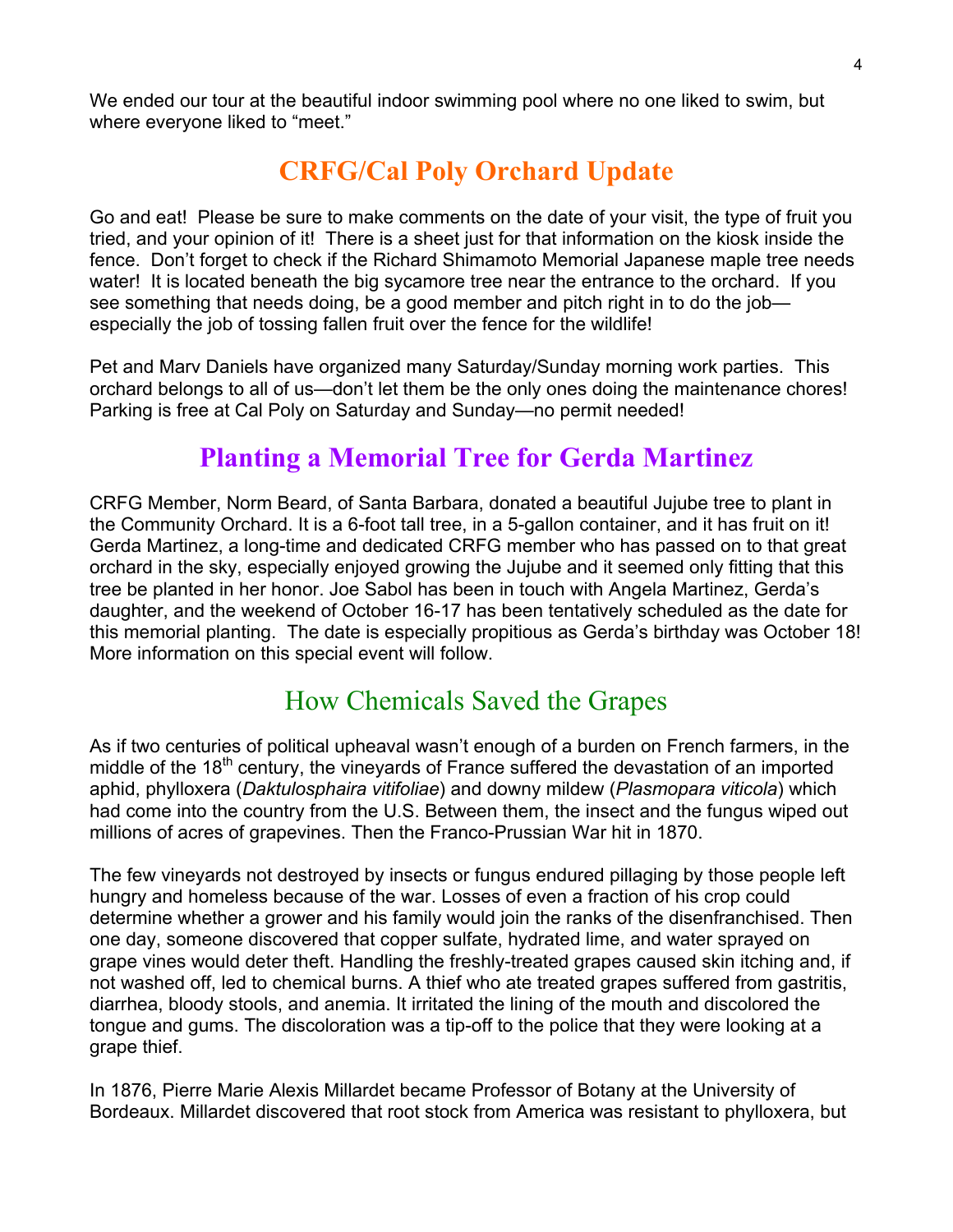the American vines did not produce grapes acceptable for the fine wines of France. He grafted French vines onto American root stock and brought the insect plague under control, but the fungus was still rampant.

Turning to the downy mildew problem in October of 1882, Millardet noticed that growers who treated vines with a copper sulfate and lime mix to deter theft had fewer problems with the fungus. Millardet spent the next three years experimenting with the mixture and testing it on vines. He published his findings in the Journal d'Agriculture Pratique. Millardet's Bordeaux mixture became the first widely used fungicide, but more importantly, he launched the idea that **chemicals** could help solve agricultural problems.

#### **Announcements**

#### **Welcome New Members in August: None?**

**Dave Wilson Fruit Tasting Event at Cal Poly**: The Dave Wilson Fruit Tree Nursery will be conducting a free fruit tasting party on Saturday, September 4 from 1 to 5 PM and everyone is invited (you don't need to be a CRFG member). We will taste 30-40 different fruits including peaches, nectarines, plums, Pluots, Asian Pears, and apples. Some of the fruit is so new it hasn't been named yet! The tasting will be held at the Cal Poly Crops Unit building on the corner of Highland and Mt. Bishop. No parking permit is needed. The Cal Poly Crops Club and the Horticulture and Crop Science Department are co-sponsoring this event with us. No fruit or fruit trees will be for sale by the Dave Wilson Nursery, although there will be trees for sale by the Cal Poly students. This is a FREE, FUN, and DELICIOUS time to savor the best of summer!

To get to the Crops Unit, take Highway 101 to Santa Rosa/Highway One and go north toward Morro Bay. At the Highland Avenue entrance to Cal Poly (signal light on Highway One) turn right. Follow Highland to the first stop sign and turn left. Immediately after turning, park your truck, car or bike and look for the new classroom/lab. It is back about 50 yards from the stop sign on Highland.

**Organic Chicken Manure**: David Maislen is in the process of ordering some Perfect Blend organic chicken manure. It's registered in the state of Washington as 100% organic and it's a 4-4-4 blend. It comes in 50 pound bags and will cost \$12.85 a bag, which includes freight and there is no tax. He must order at least 40 bags to get the price. He has 20 bags spoken for and needs to find others who could share in purchasing at least 20 more bags to get this fabulous deal. If you are interested, contact David at **474-4010**. (David says this manure is sold in 20-pound bags at Lowe's for \$7.99 a bag plus tax!)

**Trees Needed**: The "Friends of Hearst Castle" are seeking donations of citrus trees in large containers. Needed are: 5 – 15 gallon Tangerine "Dancy" or Satsumi; 1 – 24" box Kumquat; 1 – 15 gallon Calamondin; 3 – 15 gallon Orange Valencia or Washington. If you have access to trees like this, please contact Michael Rader, Executive Director of Friends of Hearst Castle.

**Web Site:** We are still at:<http://kcbx.net/~crfgslo/index.htm>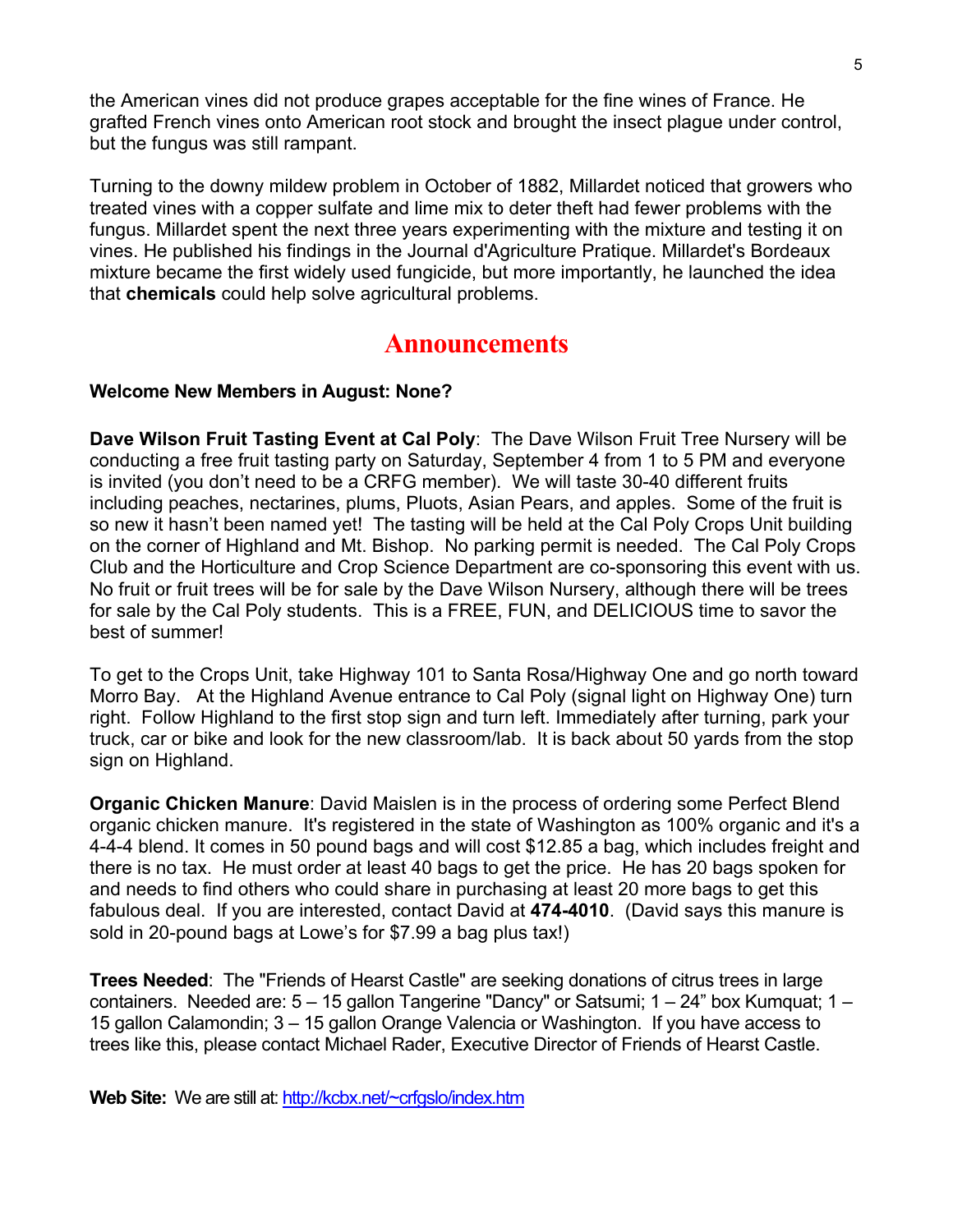**Join the State Association:** Many of our chapter members are also members of the State association and those who aren't should consider joining. With state membership you receive a wonderful color magazine, *The Fruit Gardener*, filled with great articles on fruit growing, news, chapter activities and contacts. Yearly dues are **\$30**. Applications are available from **Joe Sabol**.

**Local Chapter Fees:** Are your dues current?A mere pittance of **\$6** will buy you all the wonderful benefits of our local **CRFG** for a year! Or, for **\$25** you will get **five** years of membership and save **\$5**! Where else can you have so much fun or learn so many interesting things for that price? Send your check to **CRFG Treasurer**, 2430 Leona Avenue, SLO, CA 93401.

## **Calendar of Meetings - 2004**

**September 11: J B Farms, Paso Robles**: This will be our **regular** monthly meeting held at the farm of Janet and Bob Tullock in Paso Robles where the Tullocks grow a wide variety of fruit. Take the drive north on the 101 to **5335 Monterey Road in Paso Robles**.



**October 23: Paul Rys' Pumpkin Patch**. Paul is a champion pumpkin grower--he won the Half Moon Bay Pumpkin contest last year for "Most Beautiful." His winner weighed over 500 lbs, but it was the color, not the size that won him his prize! Big pumpkins seem to lose color, but Paul has been working on breeding the color back into the giants. Notice this meeting is in late October--not on our usual second-Saturday-of-the-month. We will need to do some heavy "publicity" on the date change, but it'll be a fun and informative time. Mark your calendars now! Call him regarding pumpkin seeds at **544-2825.** 

**November 13: Rim Rock Vineyard, Nipomo:** This micro vineyard of syrah grapes is owned by Bernie and Lennette Horton and managed by Greg Phelan and his brother, Robert. Greg, a Cal Poly graduate with a Master's in viticulture, will present an informative talk on growing